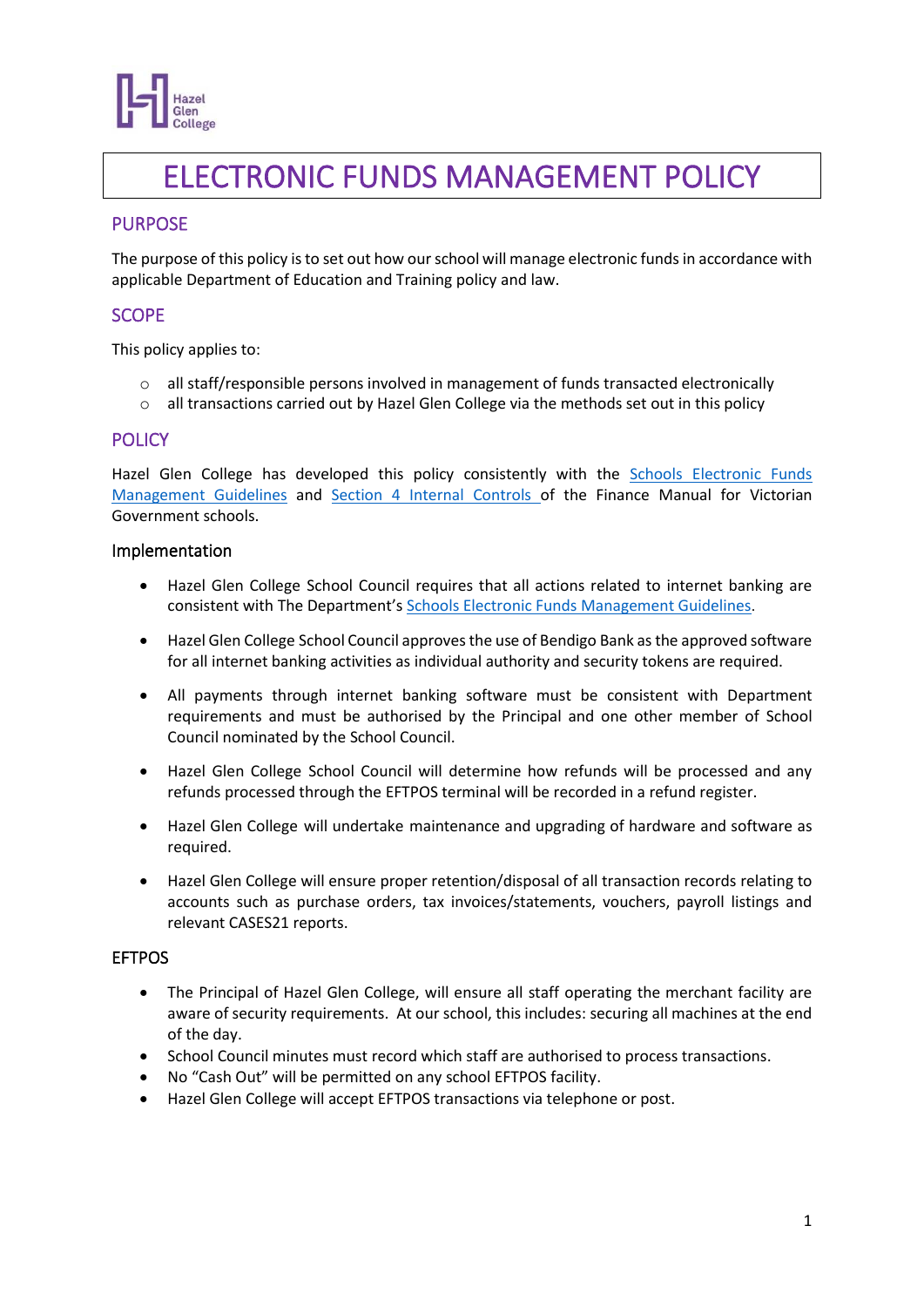## Direct Debit

- All direct debit agreements must be approved and signed by School Council prior to implementation.
- The School Council requires all suppliers to provide tax invoices/statements to the school prior to direct debiting any funds from the school's account
- A direct debit facility allows an external source VicSuper, BOQ, Westpac to a pre-arranged amount of funds from the school's official account on a pre-arranged date. Any such payments will be authorised as appropriate and required.
- Hazel Glen College will ensure adequate funds are available in the Official Account for the "sweep" of funds to the supplier.

#### Direct Deposit

- Hazel Glen College utilises a "two user authorisation of payments" banking package, as it contains a greater degree of security and access controls.
- Creditor details will be kept up to date and the treatment of GST for creditors will be monitored.
- Payment transactions will be uploaded as a batch through the CASES21 system.
- All payments made through the internet banking system must be authorised by two authorised officers.
- The various internal controls that need to be considered include:
	- o the identification of staff with administrative responsibilities
	- $\circ$  the identification of staff with authorisation/signatory responsibilities. The Principal and School Council delegate for the authorisation of payments
	- $\circ$  the Business Manager must not have banking authorisation/signatory responsibilities other than for the transferring of funds between school bank accounts
	- $\circ$  the allocation and security of personal identification number (PIN) information or software authorisation tokens
	- o the setting up of payee details in CASES21
	- o the authorisation of transfer of funds from the official account to payee accounts
	- $\circ$  alternative procedures for processing, using the direct deposit facility, for periods of Business Manager's and Principal leave of absence.

#### BPay

Hazel Glen College School Council will approve in writing the School Council's decision for the utilisation of BPAY.

Payments made by BPay are subject to the same requirements as for all transactions relating to accounts such as:

- o purchase orders
- o tax invoices/statements
- o payment vouchers
- o signed screen prints and payee details
- o relevant CASES21 reports etc.

This includes a requirement for the Principal to sign and date BPay transaction receipts attached to authorised payment vouchers.

## **COMMUNICATION**